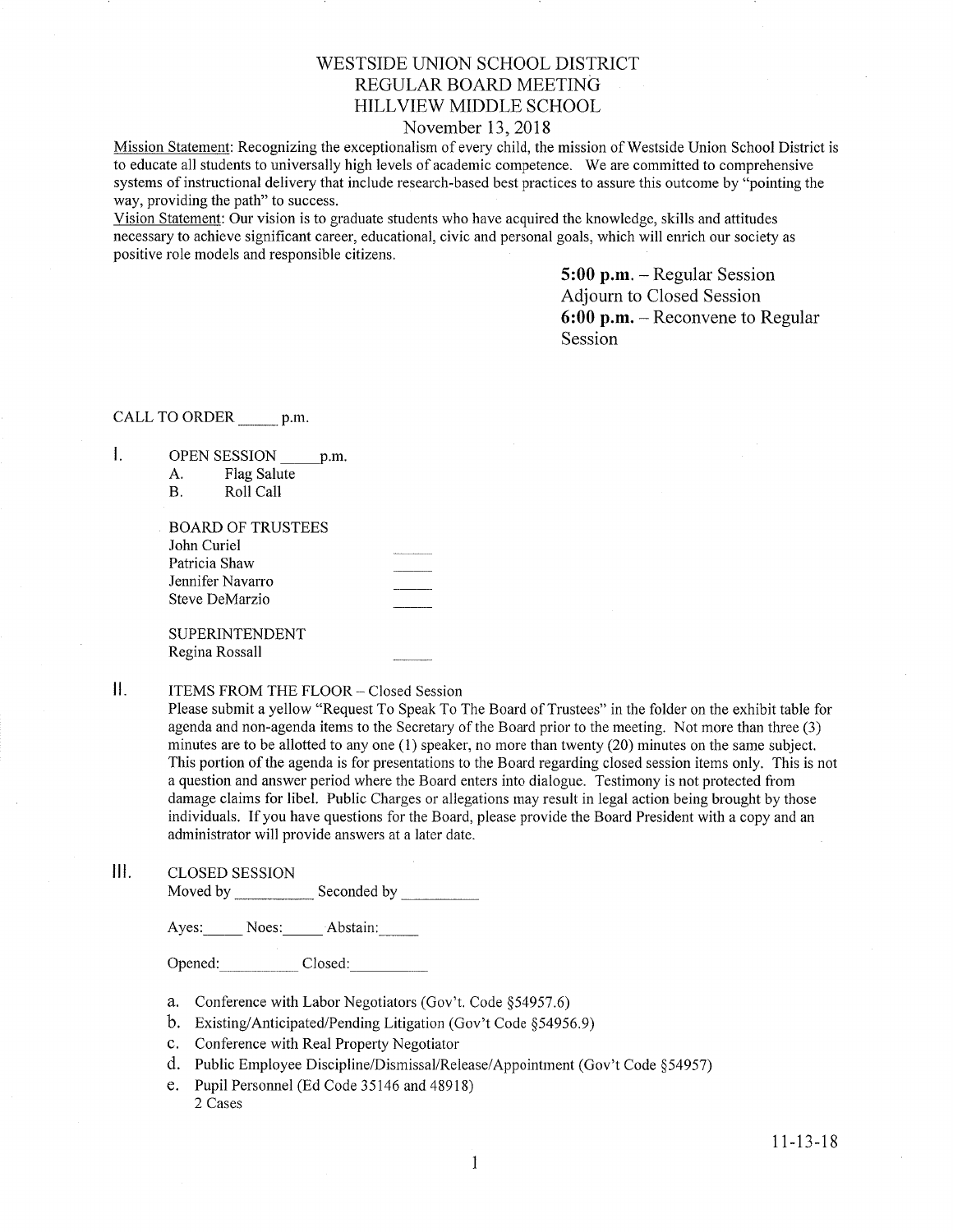### IV. RECONVENE TO OPEN SESSION at p.m.

### V. REPORT OF CLOSED SESSION ACTION

#### vt. INTRODUCTION OF BOARD CANDIDATES

vil. PRESENTATIONS

A. Local Control and Accountability Plan Report on Local Indicators - Marguerite Johnson

### vil HEARING SESSION/STAFF REPORTS

- A. Board Comments
- B. Staff Reports
	- 1. Assistant Superintendent Administrative Services
	- 2. Assistant Superintendent Educational Services
	- 3. Deputy Superintendent<br>4. Superintendent
	-

#### PERSONAL APPEARANCES  $IX.$

- A. Westside Union Teachers Association Representatives
- B. California School Employees Association Representatives C. Parent Teacher Association Representatives
- 
- D. West Antelope Valley Educational Foundation Representatives

#### ITEMS FROM THE FLOOR  $X_{\cdot}$

Please submit a yellow "Request To Speak To The Board of Trustees" in the folder on the exhibit table for agenda and non-agenda items to the Secretary of the Board prior to the meeting. Not more than three (3) minutes are to be allotted to any one (1) speaker, no more than twenty (20) minutes on the same subject. This is not a question and answer period where the Board enters into dialogue. Testimony is not protected from damage claims for libel. Public Charges or allegations may result in legal action being brought by those individuals. If you have questions for the Board, please provide the Board President with a copy and an administrator will provide answers at a later date.

PUBLIC HEARING None XI

## XII. BUSINESS SESSION

A. Organizational/Governance 1. Agenda

Moved by Seconded by Seconded by Seconded by Seconded by Seconded by Seconded by Seconded by Seconded by Seconded by Seconded by Seconded by Seconded by Seconded by Seconded by Seconded by Seconded by Seconded by Seconded

To approve the Agenda of the Regular Meeting of November 13,2018

Ayes: Noes: Abstain:

Actions proposed for the Consent Calendar, are items with adopted policies and approved practices of the District and are deemed routine in nature. They will be acted upon in one motion, without discussions, uuless members of the Board request an item's removal. The item will then be removed from the motion to approve and after the approval of the consent agenda the item(s) will be heard.

lfems 2a -2f

Item <sup>1</sup>

Goal #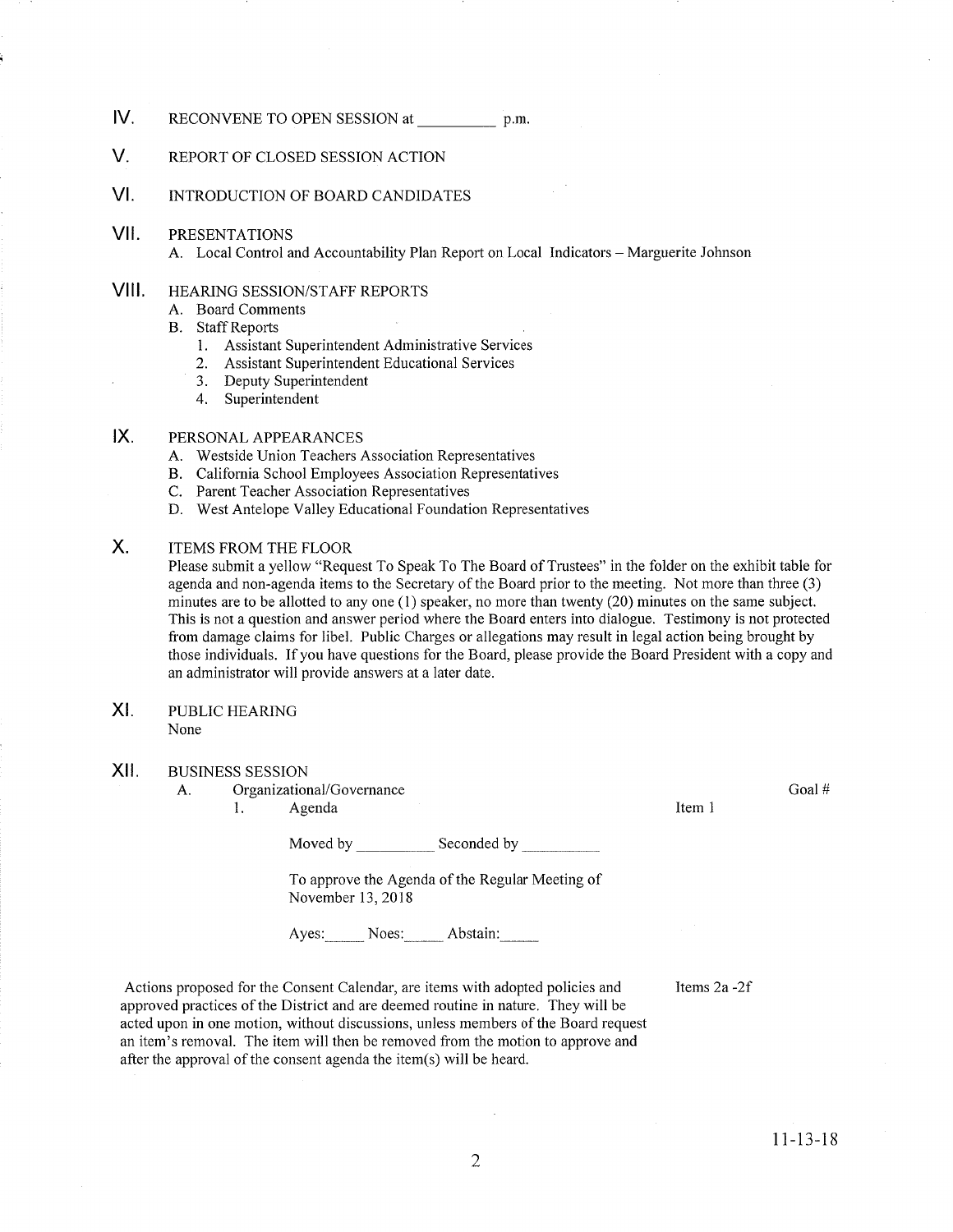| 2. | Consent<br>Minutes of the Regular Meeting on November 6, 2018<br>a.<br><b>Fundraising Authorizations</b><br>b.<br>Personnel Report<br>$c_{\star}$<br>Purchase Orders<br>d.<br>Consultant/Contract Schedule<br>e.<br>f.<br>Conference/Workshop Schedule |        |  |  |  |  |
|----|--------------------------------------------------------------------------------------------------------------------------------------------------------------------------------------------------------------------------------------------------------|--------|--|--|--|--|
|    | Moved by Seconded by Seconded by                                                                                                                                                                                                                       |        |  |  |  |  |
|    | Approval of the Consent Items as presented                                                                                                                                                                                                             |        |  |  |  |  |
|    | Ayes: Noes: Abstain:                                                                                                                                                                                                                                   |        |  |  |  |  |
| 3. | CSBA Delegate Assembly Nominations                                                                                                                                                                                                                     | Item 3 |  |  |  |  |
|    | Moved by Seconded by Seconded by                                                                                                                                                                                                                       |        |  |  |  |  |
|    | Approval of the Nomination of for CSBA<br>Delegate Assembly                                                                                                                                                                                            |        |  |  |  |  |
|    | Ayes: Noes: Abstain:                                                                                                                                                                                                                                   |        |  |  |  |  |
| 4. | Discussion Item<br><b>Board Governance</b>                                                                                                                                                                                                             | Item 4 |  |  |  |  |
| 5. | <b>Educational Services</b><br>Local Control and Accountability Plan Report on Local<br>Indicators                                                                                                                                                     | Item 5 |  |  |  |  |
|    | Moved by Seconded by                                                                                                                                                                                                                                   |        |  |  |  |  |
|    | Approval of the Local Control and Accountability Plan<br>Report on Local Indicators                                                                                                                                                                    |        |  |  |  |  |
|    | Ayes: Noes: Abstain:                                                                                                                                                                                                                                   |        |  |  |  |  |
| 6. | <b>Business Services</b><br>Authorization to Re-issue Stale Dated Warrants                                                                                                                                                                             | Item 6 |  |  |  |  |
|    |                                                                                                                                                                                                                                                        |        |  |  |  |  |
|    | Approval of the Authorization to Re-issue Stale Dated<br>Warrants                                                                                                                                                                                      |        |  |  |  |  |
|    | Ayes: Noes: Abstain:                                                                                                                                                                                                                                   |        |  |  |  |  |
| 7. | Revised Board Policy and Administrative Regulation<br>3514, Environmental Safety                                                                                                                                                                       | Item 7 |  |  |  |  |
|    | Moved by<br>Seconded by                                                                                                                                                                                                                                |        |  |  |  |  |

B

 $\mathcal{C}$ .

1 1-13-18

Goal #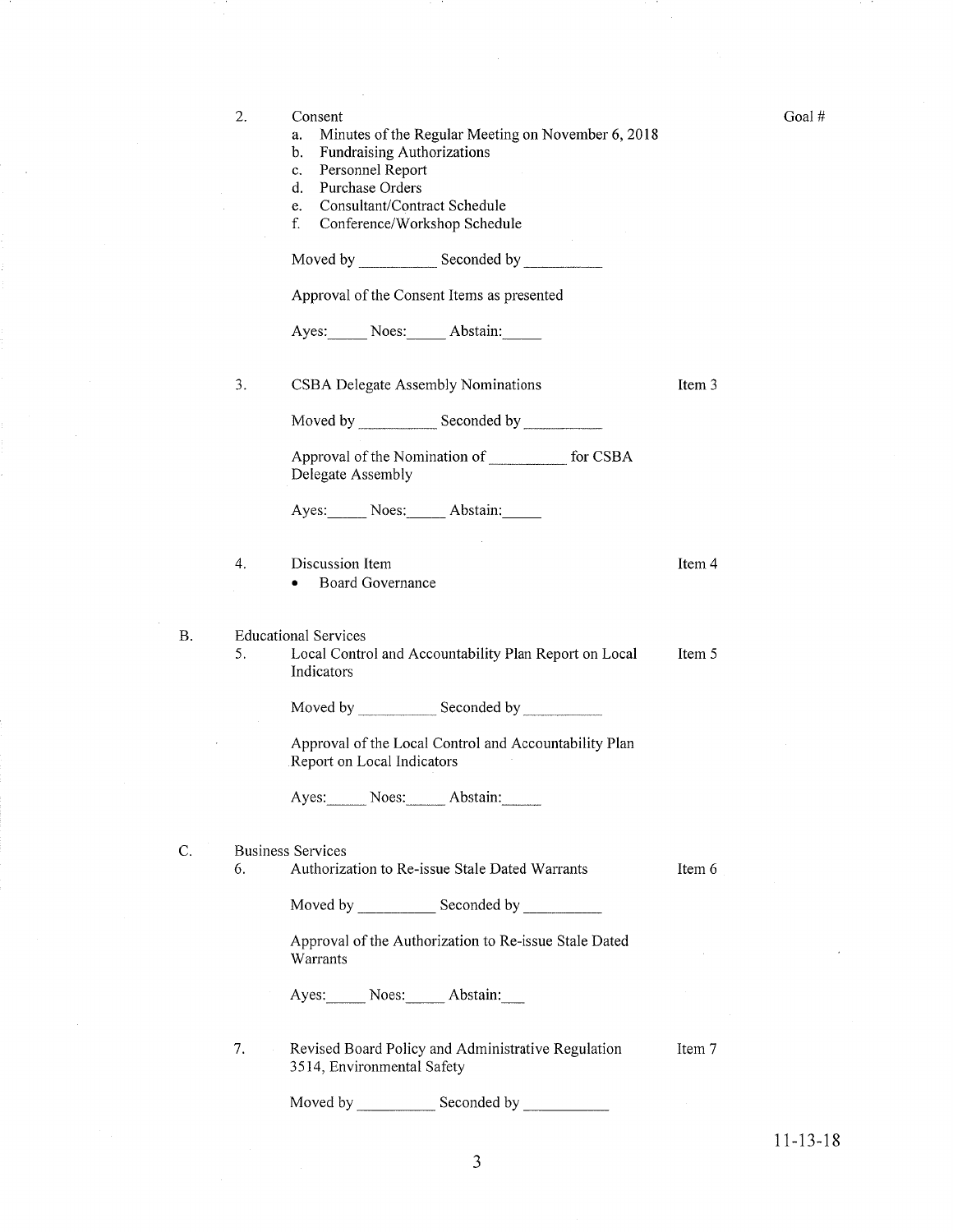Approval of the second and final reading of the revised Board Policy and Administrative Regulation 3514, Environmental Safety

Ayes: Noes: Abstain:

### xilt INFORMATION SESSION

- A. Items From The Floor Continued<br>B. Dates to Remember:
- -
- 1. Regular Board Meeting December 4, 2018<br>2. Regular Board Meeting December 11, 2018<br>C. Board Comments Continued
- 
- XIV. NEW BUSINESS Future Board Meeting Items
- XV. CLOSED SESSION - Continued
- XVI. RECONVENE TO OPEN SESSION at p.m.
- XVII. REPORT OF CLOSED SESSION ACTION

### XVIII ADJOURNMENT

There being no fufther business to come before the Board, the regular meeting of November 13, 2018, is adjourned at p.m. by the Board President.

In compliance with the Americans with Disabilities Act, if you need special assistance to access the Board meeting room or to otherwise participate at this meeting, including auxiliary aids or services, please contact Tonya Williams at (661) 722-0716. Notification at least 48 hours prior to the meeting will enable the District to make reasonable arrangements to ensure accessibility to the Board meeting room.

Any writings or documents that are public records and are provided to a majorify of the governing board regarding an open session item on this agenda will be made available for public inspection on the District Web Site, www.westside.k12.ca.us or in the District Office located at 41914 50<sup>th</sup> St. West, Quartz Hill, CA 93536 during normal business hours  $(8:00$  a.m.  $-4:00$  p.m.).

Goal #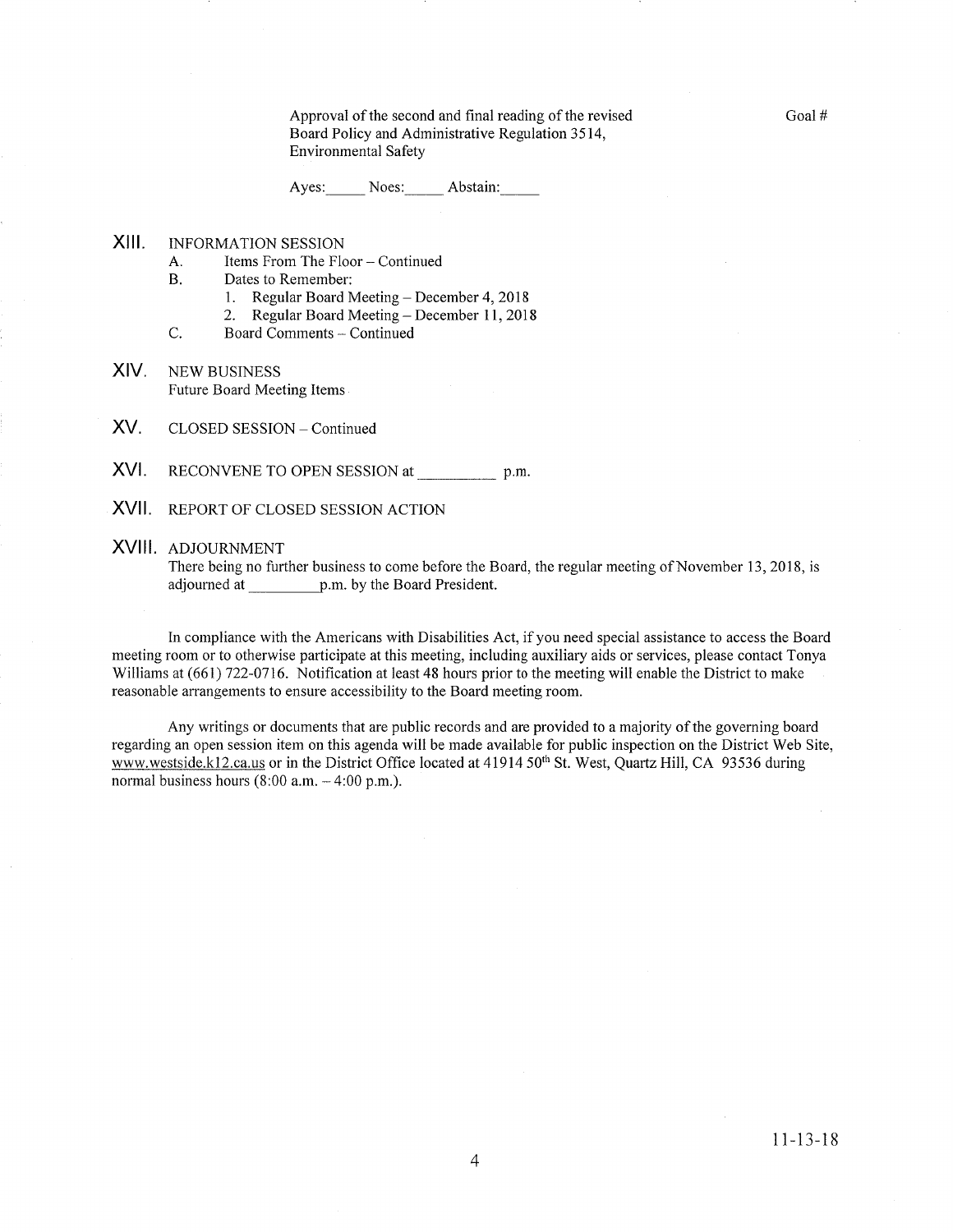# Core Beliefs and Board Goals 2018-20t9

# The District uses data to create a learning-oriented culture for both staff and students which defines success in terms of improyement and progress.

### 1 WE BELIEVE THAT OUR TEACHERS AND STAFF ARE OUR MOST VALUABLE ASSETS AND RESOURCES

2. WE OPERATE WITH TRANSPARENCY, TRUST AND INTEGRITY, GOVERNING IN A DIGNIFIED, PROFESSIONAL MANNER, TREATING EVERYONE WITH CIVILITY AND **RESPECT** 

### WE ARE ABSOLUTELY COMMITTED TO PROVIDING A SAFE, DISTINGUISHED AND ENGAGING LEARNING ENVIRONMENT THAT ENSURES ALL STUDENTS LEARN TO THEIR HIGHEST POTENTIAL  $3.$

- $\hat{\infty}$  A. Build the capacity of board and district staff in developing and monitoring data related to goals and priorities specifically in the area of cultural responsiveness and educational equity
- B. A key concern and priority for this governing board is improving the accuracy and consistency of grading which should measure what students know, as they play a crucial role in every aspect of students' academic lives and future lives as global citizens. Areas of concern are: 1) Grades reflect progressive and mastery of content. 2) They are predictable and understood by parents and third parties. 3) That non-academic factors are graded separately. 4) The system adopted is not overwhelming for teachers. ôp
- C. The district will continue to develop School Safety protocols.  $\hat{\sigma}$ 
	- \* Annual Report by Educational Services

### WE ARE ABSOLUTELY COMMITTED TO PROVIDING THE NECESSARY FACILITIES TO MEET THE HOUSING AND EDUCATION NEEDS OF OUR CHANGING STUDENT POPULATION AND A VISION THAT PROMOTES AND SUPPORTS THEIR FUTURE 4

- ôÊ A. Continue the Cottonwood Elementary School modernization
	- \* Annual Report by Business Services

### WE ARE FISCALLY TRUSTWORTHY AND DEDICATED TO RESPONSIBLE FINANCIAL ^4.CCOUNTABILITY 5

### WE BELIEVE IN AND PROMOTE PARENT AND COMMUNITY INVOLVEMENT IN WESTSIDE UNION SCHOOL DISTRICT 6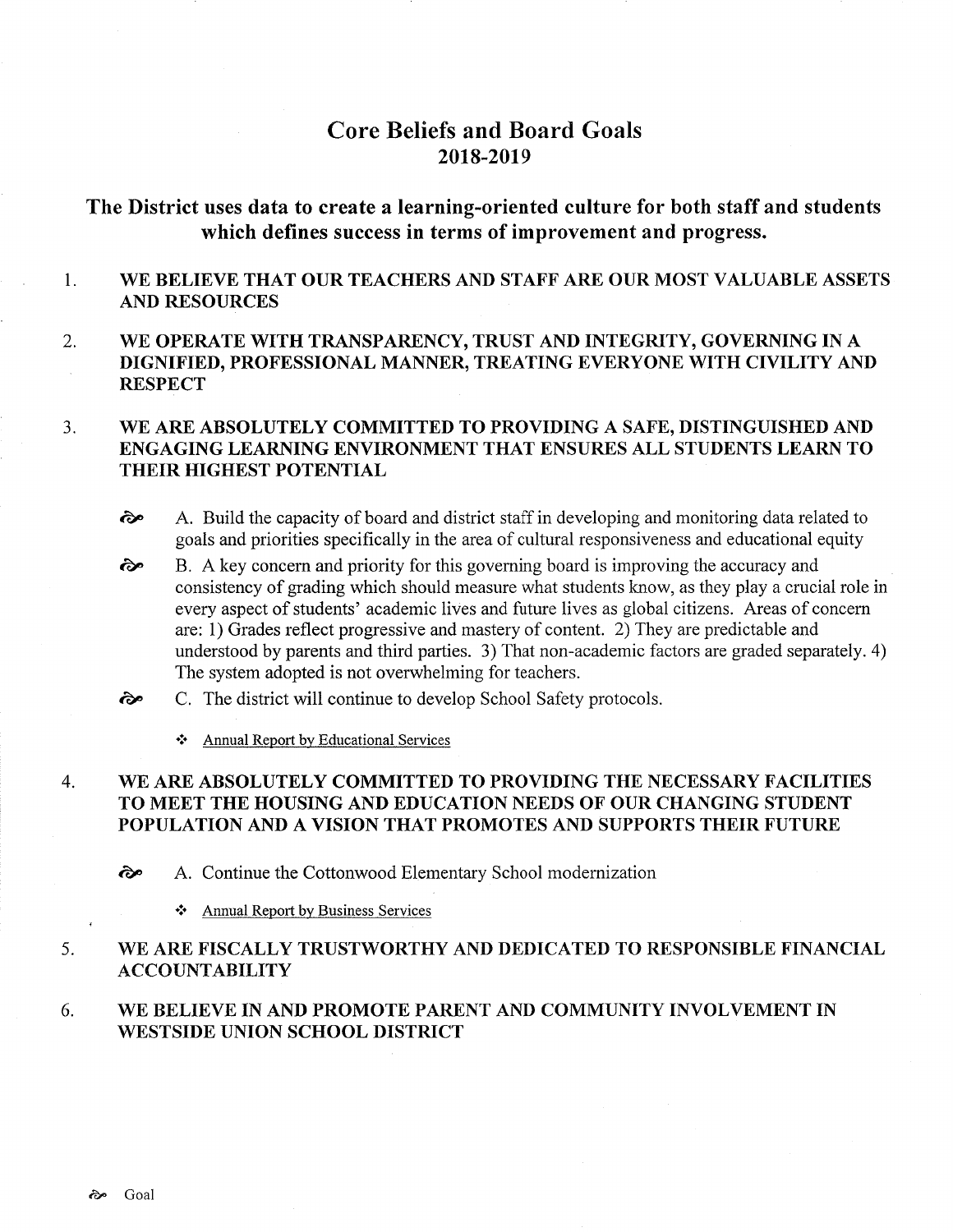# 2018-2019 Board Expectations

# The District uses data to create a learning-oriented culture for both staff and students which defines success in terms of improvement and progress.

## 1. WE BELIEVE THAT OUR TEACHERS AND STAFF ARE OUR MOST VALUABLE ASSETS AND RESOURCES

### EXPECTATIONS:

- a. Provide staff development to enable employees in a job classifications to maintain and improve their skills to meet stated goals of the Board to meet the needs of students. Continuously monitor and re-evaluate formula-driven staffurg levels that adequately address student ratios and campus needs for all classifications of employees (classified, certificated, confidential, and administration)
- b. Maintain and monitor administrative training programs to enable existing staff to become administrators or to increase the skills of current administrators to assume increasing levels of responsibility in the future as well as immediately assisting with the reduction of attendance issues, traffic safety and student discipline at all school sites. Create programs that enable classified employees who want to become teachers to obtain the necessary information to do so, and work with the CSEA Board to make sure members know about contractual benefits available when taking college classes. As grants become available to help classified employees become teachers, apply for any for which the District is eligible.
- c. Provide ongoing recognition for school achievement, program development, i.e., Califomia Gold Ribbon, Golden Bell, Employee of the Year, and Program Innovation: Joe Walker STEALTH, Gregg Anderson Academy, The IDEA Academy at Cottonwood, Westside Academy and Hillview  $6<sup>th</sup>$  Grade Academy d. Continue a long-term plan to provide total compensation for all positions within the district that is
- competitive with the surrounding Antelope Valley elementary school districts<br>Provide ongoing training to ensure a safe work place for all employees
- 
- e. Provide ongoing training to ensure a safe work place for all employees<br>f. As funds are available revenues will be placed in a separate account to pay for long term post-<br>employment benefits
	- $\therefore$  a. d & e Annual Report by Human Resources  $\therefore$  b & c Annual Report from Superintendent
	-
	- $\approx$  f Annual Report by Business Services

# 2. WE OPERATE WITH TRANSPARENCY, TRUST AND INTEGRITY, GOVERNING IN A DIGNIFIED, PROFESSIONAL MANNER, TREATING EVERYONE WITH CIVILITY AND RESPECT

## EXPECTATIONS

- a. Continue to improve the knowledge level of trustees through ongoing training, participation in political actions that influence improved funding and legislation for educational programs, and programs of independent study. All Board Members will attend the CSBA Annual Education Conference, with a report of sessions attended at a future Board Meeting, and receive a Masters in Governance certification
- The board will initiate the annual process for self-evaluation in June b.
- Annually set objectives to meet the goals of the district in June c.
- Continue to improve working relationship with employee unions to enable communications that enhance the overall well-being of the district including all employees d.
- A public-friendly version of the three major budget reports of the year shall be posted on the website e.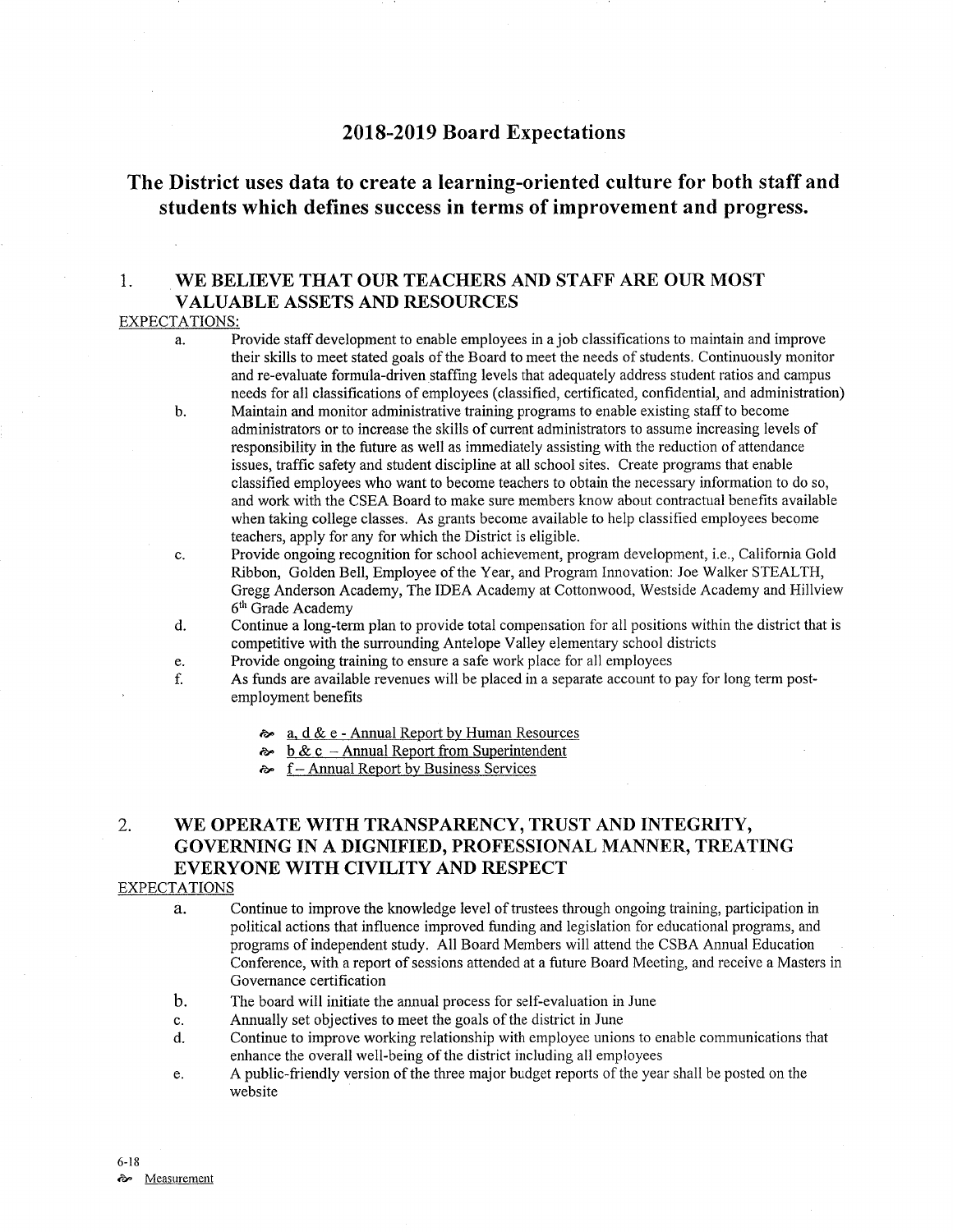# 3. WE ARE ABSOLUTELY COMMITTED TO PROVIDING A SAFE, DISTINGUISHED AND ENGAGING LEARNING ENVIRONMENT THAT ENSURES ALL STUDENTS LEARN TO THEIR HIGHEST POTENTIAL

## EXPECTATIONS:

- a. Staff will monitor comprehensive plans for improving student achievement including the Local Control Accountability Plan (LCAP) and the Comprehensive Safety Plans including the sections
- b. All students will receive rigorous and effective instruction, support and intervention that afford equitable access to a high quality educational experience in an environment that nurtures critical thinking, communication, collaboration, creativity and social responsibility.
- c. Teachers will use research-based best practices to design and deliver instruction, which addresses the knowledge, concepts and skills outlined in the State Standards. Teachers will design lessons that actively engage the minds of all learners with that which is to be leamed. Learning objectives that describe what students will be able to do successfully and independently at the end of each lesson will be clearly articulated. Formative assessment will be used to guide and inform instruction. Summative assessment will be used to measure sfudent learning.
- d. Professional Development will be aligned to improve student outcomes. Data will be collected to substantiate growth in student achievement.

# 4. WE ARE ABSOLUTELY COMMITTED TO PROVIDING THE NECESSARY FACILITIES TO MEET THE HOUSING AND EDUCATION NEEDS OF OUR CHANGING STUDENT POPULATION AND A VISION THAT PROMOTES AND SUPPORTS THEIR FUTURE

### **EXPECTATION**

- a. Monitor and maintain high-quality information technology systems throughout the District
- b. Continue to implement sustainable clean energy programs that promote the long-term well-being of both the District's finances and the environment.
- c. Receive annual updates to the District's Facilities Master Plan while exploring and securing options to finance the plan.

 $\approx$  b & c – Annual Report by Business Services

# 5. WE ARE FISCALLY TRUSTWORTHY AND DEDICATED TO RESPONSIBLE FINANCIAL ACCOUNTABILITY

## EXPECTATIONS:

- a. Continue to decrease encroachment of general funds by Special Education
- b. Continue to update and implement the adopted Technology Plan<br>c. Continue to increase operational efficiency
- 
- c. Continue to increase operational efficiency<br>d. Citizens Oversight Committee will hold required meetings<br>e. Set budget priorities based on the goals of the District
- 
- e. Set budget priorities based on the goals of the District ending the state in Support and retain partnerships that have a mutual priority to maximize the available dollars for  $f$ . improving programs for students
- 
- g. Maintain student Average Daily Attendance to exceed 96Yo percent. h. Senior Staff to hold twice-yearly fiscal status updates at employee work locations in order to educate and inform our stakeholders
- i. Maintain a financially responsible, positive District budget for the current year and two out years in order to preserve Westside's financial solvency, educational programs and the continued payment of employee salaries.
	- èp g Annual ADA Report by Business Services
	- èÊ a, b. c, d, e. f. h & i - Budget Presentations by Business Services